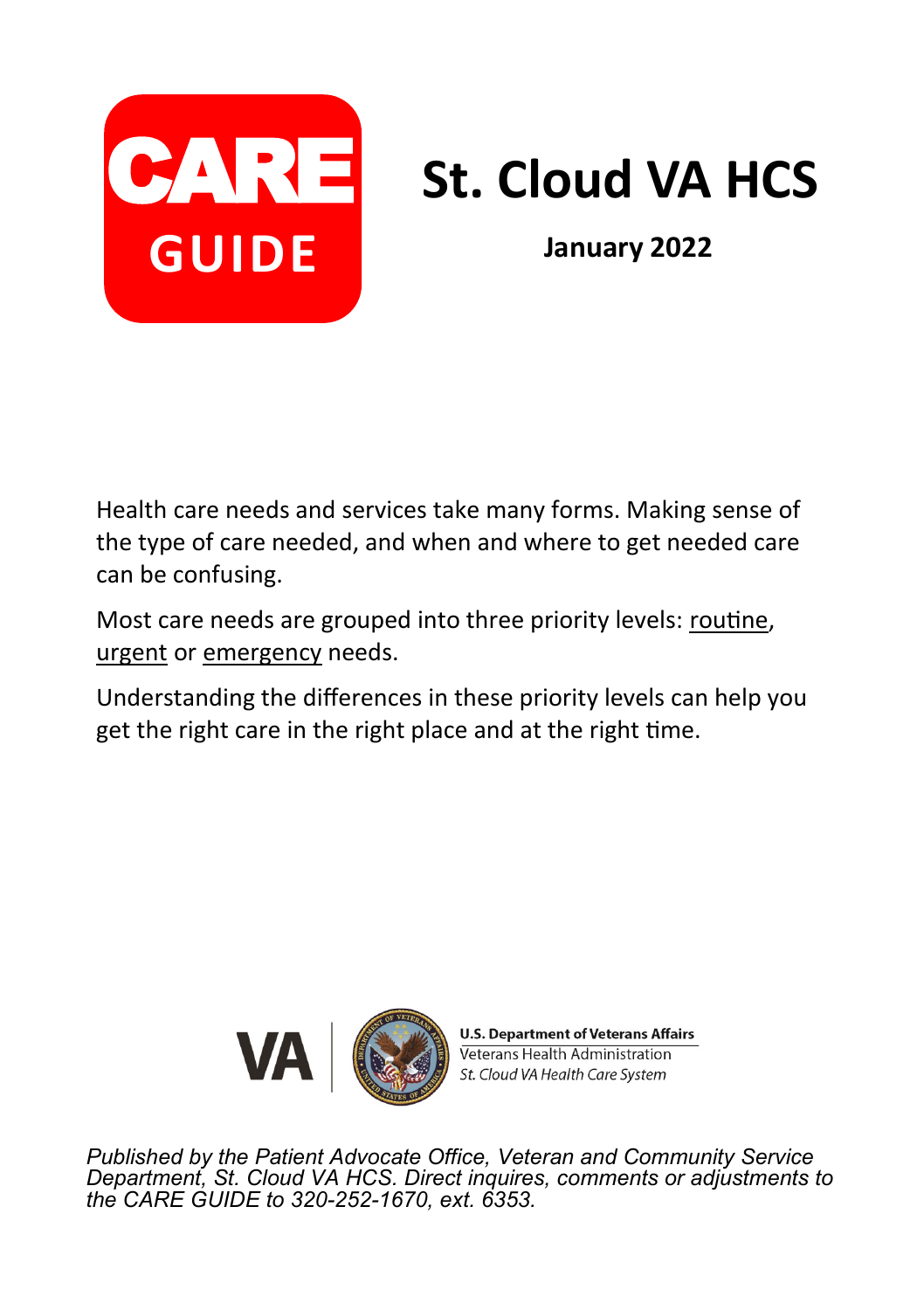### **Routine Care**

**Routine Care** includes annual physicals, health screenings, regular diabetes and blood pressure checks, medication renewals, and follow -up care after urgent care, an ER visit or hospital discharge, or after surgery or seeing a specialist or completing a consult. Scheduling intervals can vary and are usually determined in coordination with your provider.

Routine care needs are provided in VA health care clinics, VA community-based outpatient clinics, and community care referrals for specialized care needs. Many needs can be met using virtual care methods such as phone calls, video visits or text chats.

For most routine health care needs, including follow-up visits and regular screenings contact Primary Care to make an appointment at 320-252-1670, ext. 6339.

Most routine mental health needs are provided in the Outpatient Mental Health Clinic at ext. 6322. However, the Primary Care-Mental Health Integration (PC-MHI) team integrates mental health care with routine medical care. You can get services for depression, anxiety, PTSD, and substance use without a separate appointment. Contact PCMHI at ext. 7531.

Routine specialized care is generally received following a referral from a primary care provider. However, Veterans may schedule in these specialty clinics without a referral:

- •Audiology, ext. 4370
- •Optometry, ext. 5432
- •Nutrition, ext. 6376
- •Respiratory Therapy: ext. 6606 (established patients)

All other clinics require a referral from your primary care provider.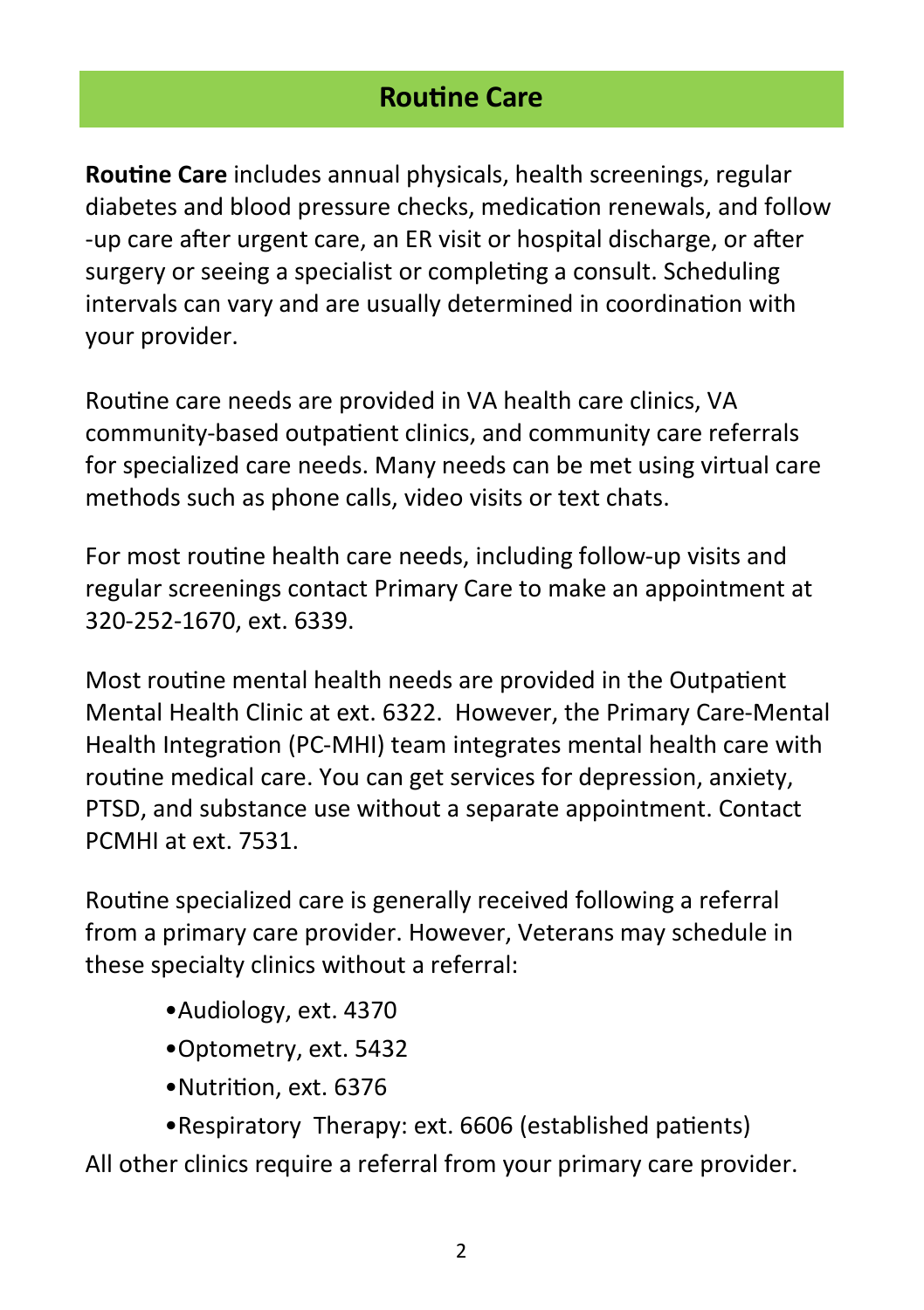# **Urgent Care**

**Urgent Care** is when you need immediate care for minor injuries and illnesses that are not life-threatening, but which need to be addressed within 24-48 hours.

Urgent care is for health problems or symptoms like these:

- A sore throat or persistent cough
- Strains, sprains, or minor broken bones
- Deep cuts that are no longer bleeding a lot
- Allergies
- Mild burns
- Mild nausea or vomiting
- Urinary tract infection symptoms (like needing to urinate often or urgently, urine that looks cloudy or smells bad, pain when you urinate, or pain in your side, abdomen, or pelvic area)
- Urgent mental health or substance use concerns

Urgent care needs are provided in the St. Cloud VA Urgent Care Center in Bldg. 1 (available for walk-ins from 8 a.m. to 6 p.m., 7 days a week including holidays) or at in-network community urgent care or retail clinics for eligible Veterans.

Find community urgent care or retail clinic locations at **[https://](https://www.va.gov/find-locations/) [www.va.gov/find](https://www.va.gov/find-locations/)-locations/** or call 844-698-2411. See the Community Urgent Care Checklist on pages 6-8 for helpful information on using the VA MISSION Act Urgent Care benefit at VA's in-network community locations.

#### *Thoughts of suicide or harming yourself or others?*

*Call the Veterans Crisis Line at 800-273-8255 and press 1, text to 838255, chat online at VeteransCrisisLine.net, call 911, or go to the closest community hospital emergency department.*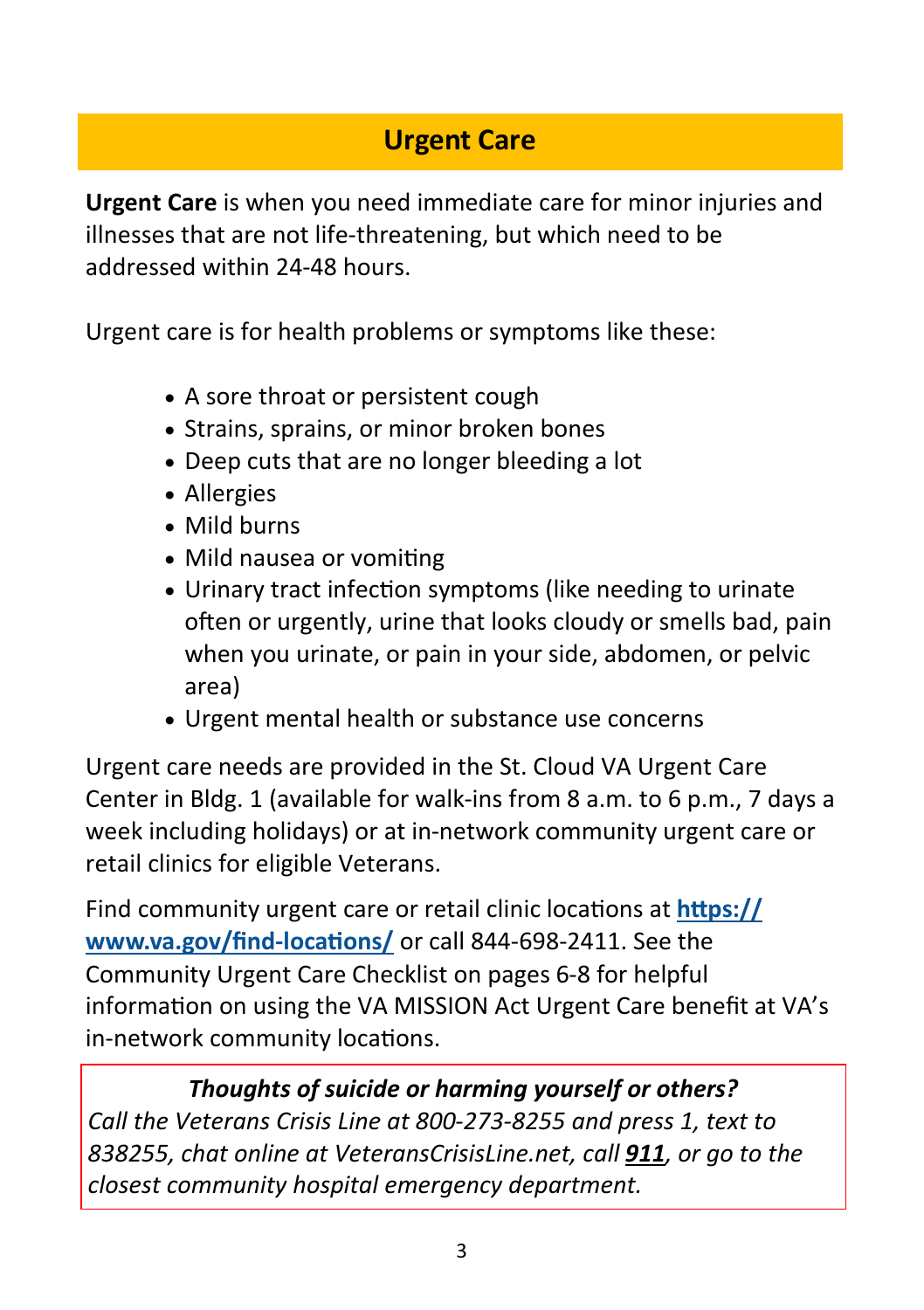# **Emergency Care**

**Emergency Care** is needed any time you think your life or health is in danger. Go to the nearest emergency room or call 911 right away.

The St. Cloud VA does not have an emergency department, acute medical care services, or after-hours outpatient services at any of our locations. If you need emergency care, you don't need a VA referral or approval to go to a non-VA emergency room in your community!

#### **Get emergency help right away for any symptoms like these:**

- \* Head injury or trouble breathing
- Falling without a known cause
- Cuts that won't stop bleeding
- Severe burns, or wounds that won't close
- Stroke symptoms (like slurred speech, sudden numbness or weakness in a part of your body, loss of balance or vision, or a drooping face)
- Chest pain or discomfort (like pressure, squeezing, or a feeling of fullness in your chest)
- Severe allergic reaction symptoms (like swelling lips or trouble swallowing or breathing)
- Vaginal bleeding or abdominal pain during pregnancy
- Severe dizziness or losing consciousness (passing out)
- A headache that keeps getting worse or won't go away
- Vomiting or nausea that won't stop
- A high fever with a headache or stiff neck
- Seizures
- Dilated pupils, trouble waking up or staying awake, or clear fluids draining from the nose or ears after a head injury
- Thoughts of suicide or harming yourself or others

These symptoms aren't all the signs of an emergency. If you feel your life or health is in danger, get help right away.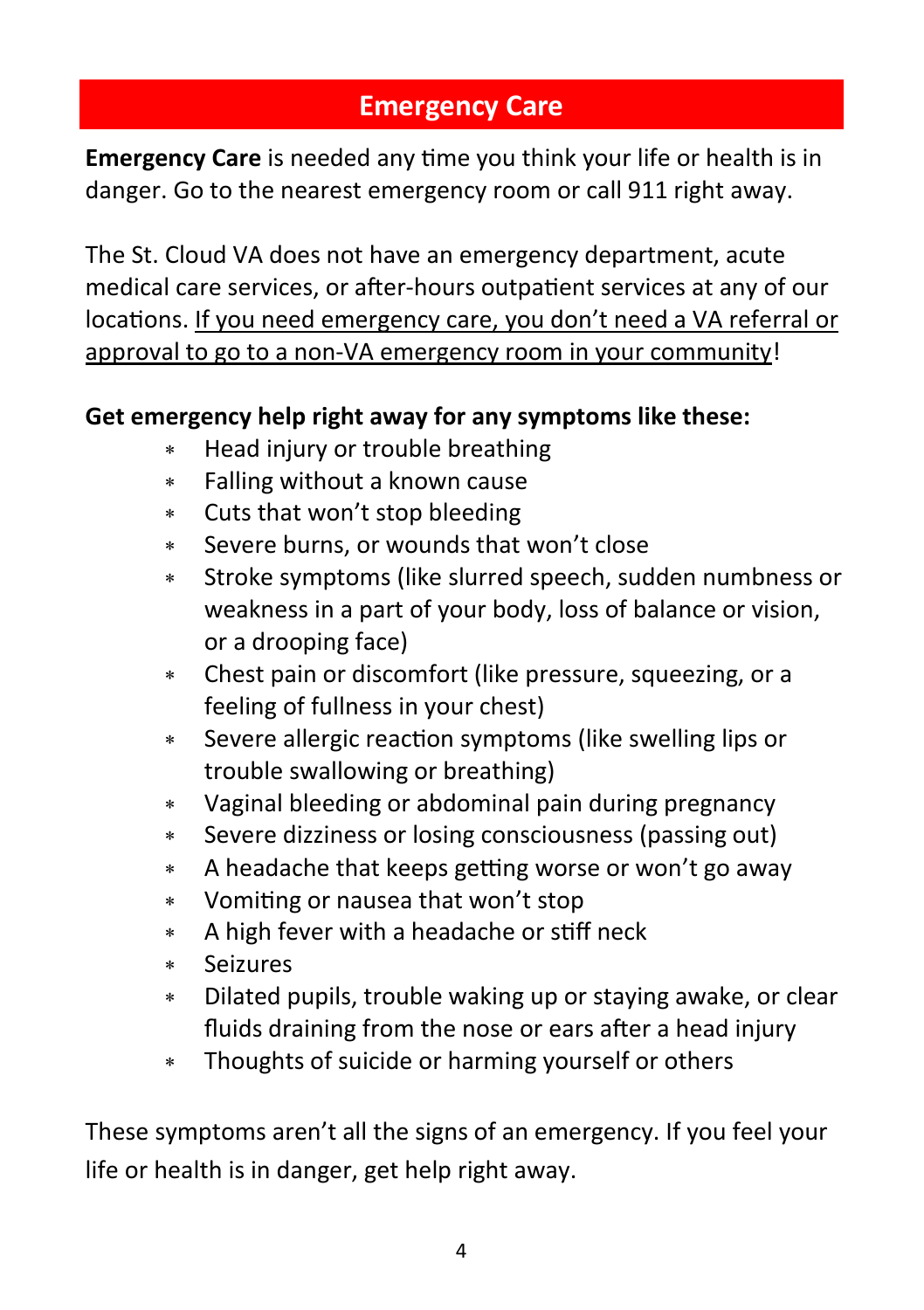# **Emergency Care Quick-Facts**

#### **Reporting Emergency Episodes of Care**

- To facilitate treatment and claims payment, emergency care episodes must be reported to VA within 72 hours. Veterans and family members should remind community hospitals and providers to report emergency visits to VA using the VA Community Care portal at **https:// emergencycarereporting.communitycare.va.gov/#/request** or by phone at **1-844-72HRVHA** or **(844-724-7842).** Reporting emergency admissions helps your VA team arrange additional care or transfer to a VA facility.
- VA payment authority for emergency care is normally limited to the point-of-stabilization only. VA authorization is required to engage in any additional treatment or follow-on care at community hospitals, rehabilitation centers or other sites of care.

## **Emergency Care Claims**

- In most cases, providers will submit a claim directly to VA or to the Third-party Administrator-Optum Health Service, and the Veteran will not have to take further action.
- For emergency care claims assistance, Veterans can call 877- 881- 7618.

## **Billing and payment**

- VA has specific legal authorities to purchase emergency care. VA can pay for care an eligible Veteran received from a community emergency department in certain circumstances and under specific conditions.
- Once a claim for emergency treatment is received by VA, the claim will be administratively reviewed to determine eligibility. If the Veteran meets administrative eligibility criteria, the treatment documentation will then be reviewed by VA clinical staff to determine if the treatment received meets the clinical criteria necessary for VA to pay for the care.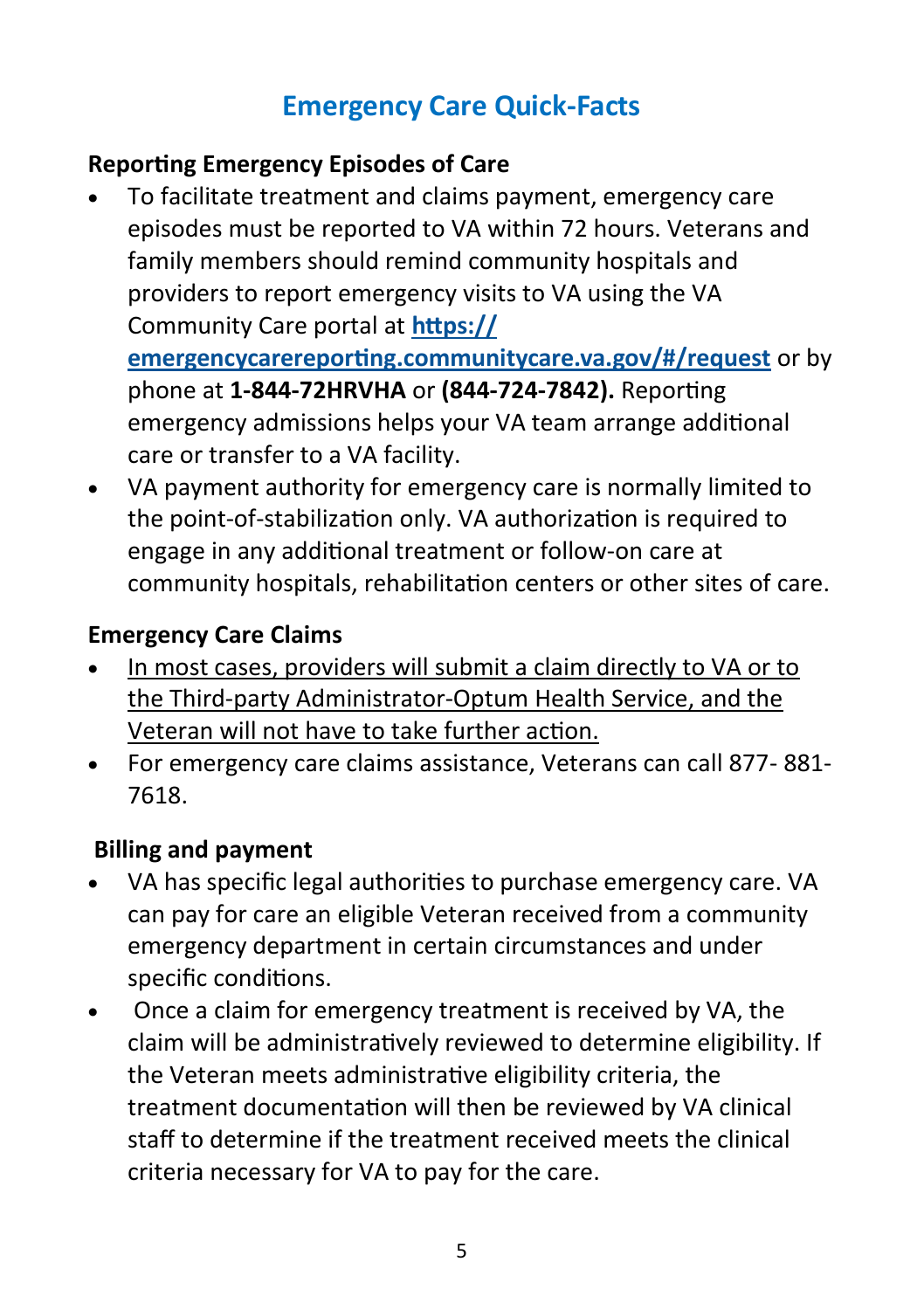## **Community Urgent Care Checklist**

#### **For Veterans:**

**1. Check eligibility.** You are eligible if enrolled in the VA healthcare system and received care through VA or a VA authorized community provider within the past 24 months. Call 844-698-2411 and select option 1 then option 3 to verify your eligibility for urgent care services, or for general questions related to the urgent care benefit.

**2. Find a provider.** Use the VA Facility Locator to find in-network urgent care and pharmacy locations **https://www.va.gov/findlocations/** 

- Select the "urgent care" VA facility type and the "community urgent care providers (in VA's network) from the service type drop down box.
- Network changes do occur, so check for in-network providers before each visit, and call to confirm services and hours prior to visiting.
- **3. Confirm the provider** is an in-network VA urgent care provider.
	- Bring a valid, government-issued photo ID, and ask and verify the urgent care provider/pharmacy is in VA network.
	- Call 888-901-6609 for assistance if you need have difficulty receiving urgent care or filling your urgent care prescription.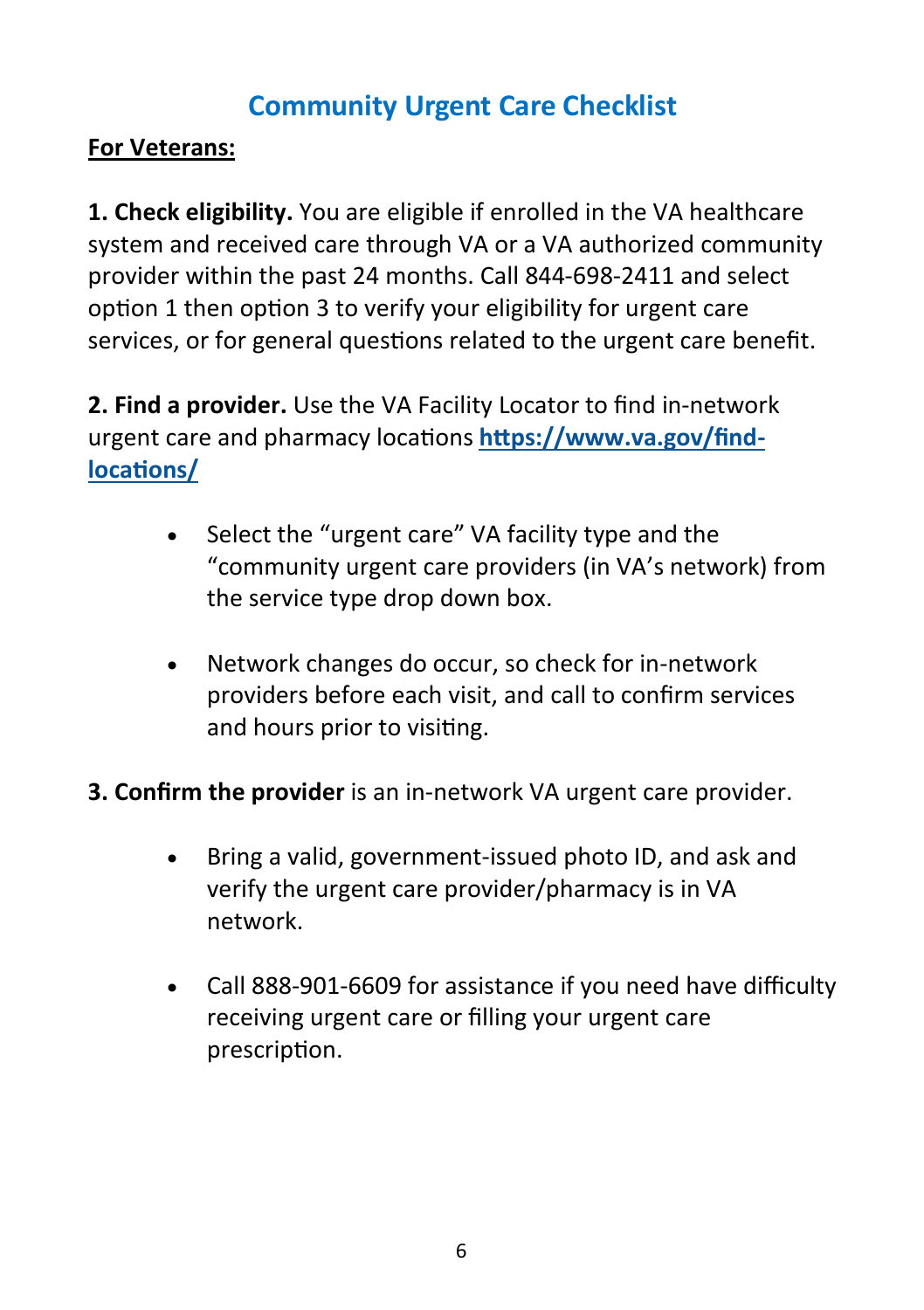## **Community Urgent Care Checklist, cont.**

#### **4. Get Urgent Care**

- After receiving care, if you need prescription medication, make sure the provider activates your pharmacy benefits under the VA urgent care benefit.
- VA will pay for a 14-day supply (no refills) of prescription medication for the condition for which you are provided care (Opiates limited to seven days or less, consistent with the pharmacy locations state law).
- Prescriptions can be filled at a VA pharmacy, at an authorized in-network pharmacy or pay out-of-pocket at a outof-network pharmacy and file for reimbursement.
- To find an in-network pharmacy, visit **https:// www.va.gov/find-locations/**
- Veterans filing claims for prescription medication reimbursement should include a copy of the prescription (pharmacy label) and receipt and mail to: *OCC Claims Processing – St. Cloud, PO Box 1004, Fort Harrison, MT 59636 -1004*

#### **5. Copayments**

- DO NOT pay a copayment at the time of urgent care visit or for medications. Copays are billed separately by VA.
- Copays depend on your assigned priority group and how many times you use urgent care in a calendar year.